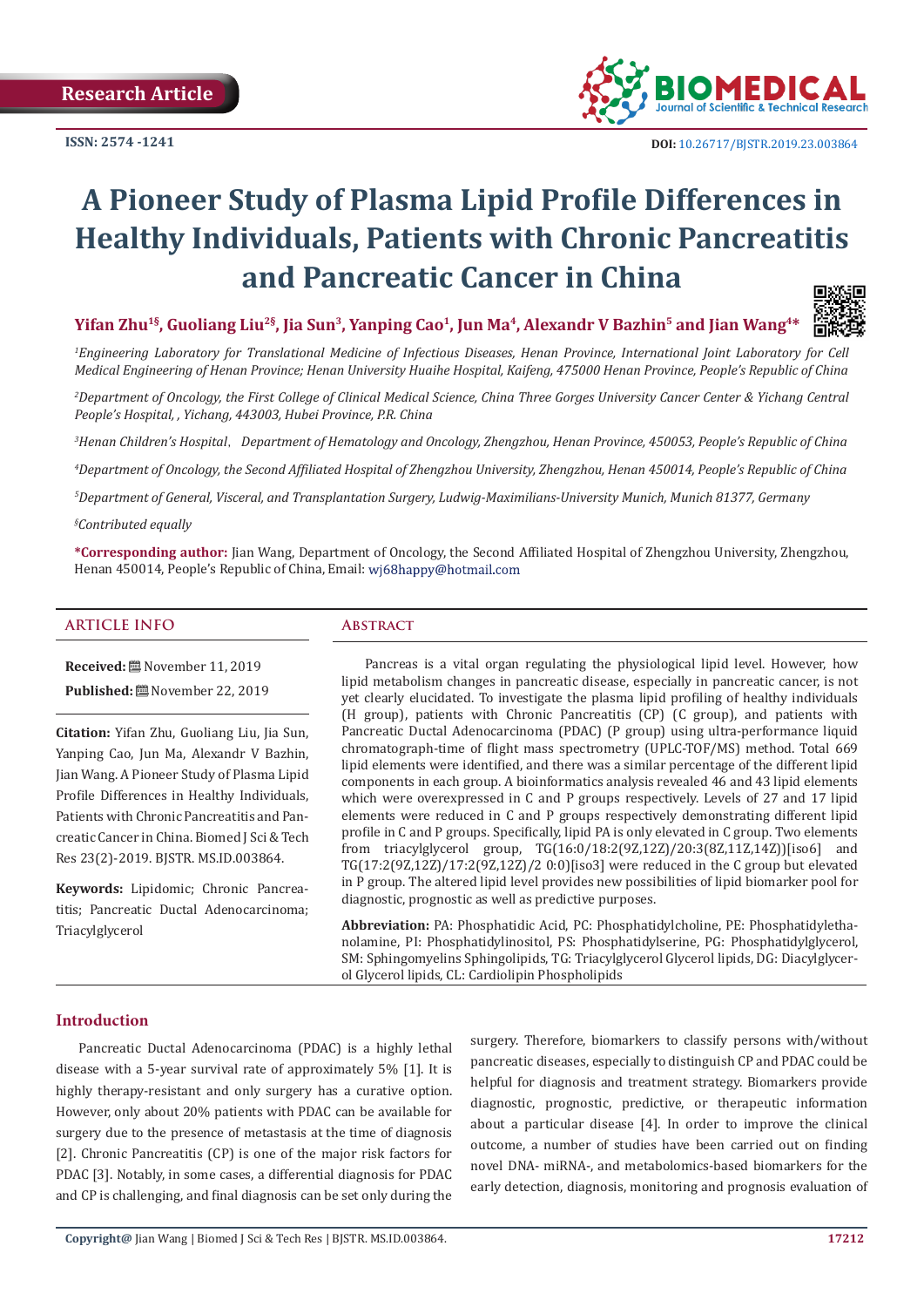PDAC and CP [5-8]. Novel metabolic biomarkers for PDAC based on Mass Spectrometry (MS) and Nuclear Magnetic Resonance (NMR) have been reported [9,10]. However, a consensus regarding these results is yet controversial. In the present study, we analyzed the lipid profile using ultra-performance liquid chromatograph-time of flight mass spectrometry (UPLC-TOF/MS) to investigate the lipid metabolism in healthy individuals (H group), patients with CP (C group), and patients with PDAC (P group). The lipid profiling analysis revealed particular differences in these three groups.

### **Materials and Methods**

#### **Patient Recruitment Plasma Sample Collection**

The present study was approved by the Ethics Committee of the Second Affiliated Hospital of Zhengzhou University, Zhengzhou, China. All participants signed the Informed Consent Form. We recruited 5 patients diagnosed with PDAC (P group) at the Department of General Surgery in Second Affiliated Hospital of Zhengzhou University from October 2015 to March 2016. PDAC diagnosis was confirmed by a histopathologic examination. Five healthy volunteers (H group) and 5 patients with CP (C group) were randomly recruited from the Physical Examination Department or the Department of Digestive Internal Medicine, respectively. CP was diagnosed by the following criteria from the 2014 Chinese Guide for Diagnosis and Treatment of Chronic Pancreatitis:

(1) chronic abdominal pain and or pancreatic calcifications;

(2) abdominal pain and morphological features of distortion in duct pancreatograms;

(3) exocrine pancreatic insufficiency;

(4) histopathological changes, wherein surgical resection was indicated; and

(5) one or more than one imaging examinations showing the characteristic morphological changes of CP.

Patients in the C group and healthy individuals in H group were not diagnosed with any cancer, and also, did not present any prior cancer history. The clinic epidemiological characteristics of the participants are summarized in (Table 1).

**Table 1:** Patient information H: healthy volunteers; C: chronic pancreatitis; P: PDAC

|                | Age (years) | Weihgt (kg) | <b>Sex</b> | <b>Clinical Stage</b> |  |
|----------------|-------------|-------------|------------|-----------------------|--|
| <b>H</b> Group |             |             |            |                       |  |
| H1             | 47          | 67.7        | male       |                       |  |
| H <sub>2</sub> | 77          | 63.5        | male       |                       |  |
| H <sub>3</sub> | 63          | 59.7        | female     |                       |  |
| H <sub>4</sub> | 52          | 57.2        | female     |                       |  |
| H <sub>5</sub> | 77          | 56.5        | female     |                       |  |
| P Group        |             |             |            |                       |  |
| P <sub>1</sub> | 77          | 62.7        | male       | IV                    |  |
| P <sub>2</sub> | 49          | 67.8        | male       | III                   |  |
| P <sub>3</sub> | 75          | 62.5        | male       | IV                    |  |

| <b>P4</b>      | 70 | 56.5 | female | IV |  |
|----------------|----|------|--------|----|--|
| P <sub>5</sub> | 29 | 69.7 | male   | Н  |  |
| C Group        |    |      |        |    |  |
| C <sub>1</sub> | 51 | 65.8 | male   |    |  |
| C <sub>2</sub> | 48 | 67.9 | male   |    |  |
| C <sub>3</sub> | 89 | 57.8 | female |    |  |
| C <sub>4</sub> | 49 | 68.2 | male   |    |  |
| C <sub>5</sub> | 30 | 63.5 | female |    |  |

### **Plasma Sample Collection**

All blood samples were withdrawn before operation and collected into polyethylene tubes pre-rinsed with EDTA. Samples were centrifuged at 2500 rpm for 5 min at 4°C at the Institute of Digestive Diseases. Plasma samples of patients from each group were immediately frozen and stored at −80°C, and the cells and buffy coat were discarded.

#### **Extraction of Lipids**

Briefly, 100μL plasma was thawed and mixed with 900μL isopropanol (IPA). After vigorously agitating for more than 10 s and sonicating for 10min, the mixture was frozen at –20°C for 1h, followed by centrifugation at 10,000rpm for 10min. The upper layer (800μL) was transferred to a sample vial and analyzed by UPLC-QTOF/MS.

### **UPLC-QTOF/MS analysis**

Quality Control (QC) samples were prepared by pooling the aliquots of all plasma samples that were representative of the serum samples under analysis. Blank samples (IPA/water: 90/10) and QC samples were injected (five samples each) during acquisition. The UPLC-QTOF/MS analyses were performed using a UPLC system (ACQUITY UPLC I-Class, Waters Co., Manchester, UK) coupled to an electrospray ionization quadruple time-of-flight mass spectrometer (ESI-QTOF/MS) (Xevo G2-S Q-TOF, Waters). Waters ACQUITY UPLC CSH column [particle size, 1.7μm; 50mm (length) x 2.1mm (i.d.)] was used for the LC separation, and the column temperature was maintained at 55°C. The flow rate was 0.4mL/min and the sample injection volume was 2μL. The mobile phase A contained 0.1% FA and 10mM ammonium formate in ACN/H2O (60/40%), and B contained 0.1%FA and 10mM ammonium formate in IPA/ACN (90/10%). The linear gradient was set as follows: Initial: 40% B, 0–2min: 40–43% B, 2–2.1min: 43–50% B, 2.1–12min: 50–54% B, 12–12.1min: 54–70% B, 12.1–18min: 70–99% B, 18–18.1min: 99– 40% B, 18.1–20min: 40% B.

High-accuracy MS data were recorded by MassLynx 4.1 software (Waters). Capillary voltage was set at 3.0kV for both positive and negative modes, whereas the cone voltage was at 25V for both modes. The source temperature was set at 120°C with a cone gas flow of 50L/h, and desolvation temperature was set at 450°C with desolvation gas flow at 850L/h. Leucine-enkephalin (Waters Co.) was used as the lock-mass generating a reference ion at m/z 556.2771 in the positive mode and m/z 554.2615 in the negative mode that were introduced by a lockspray at 5μL/min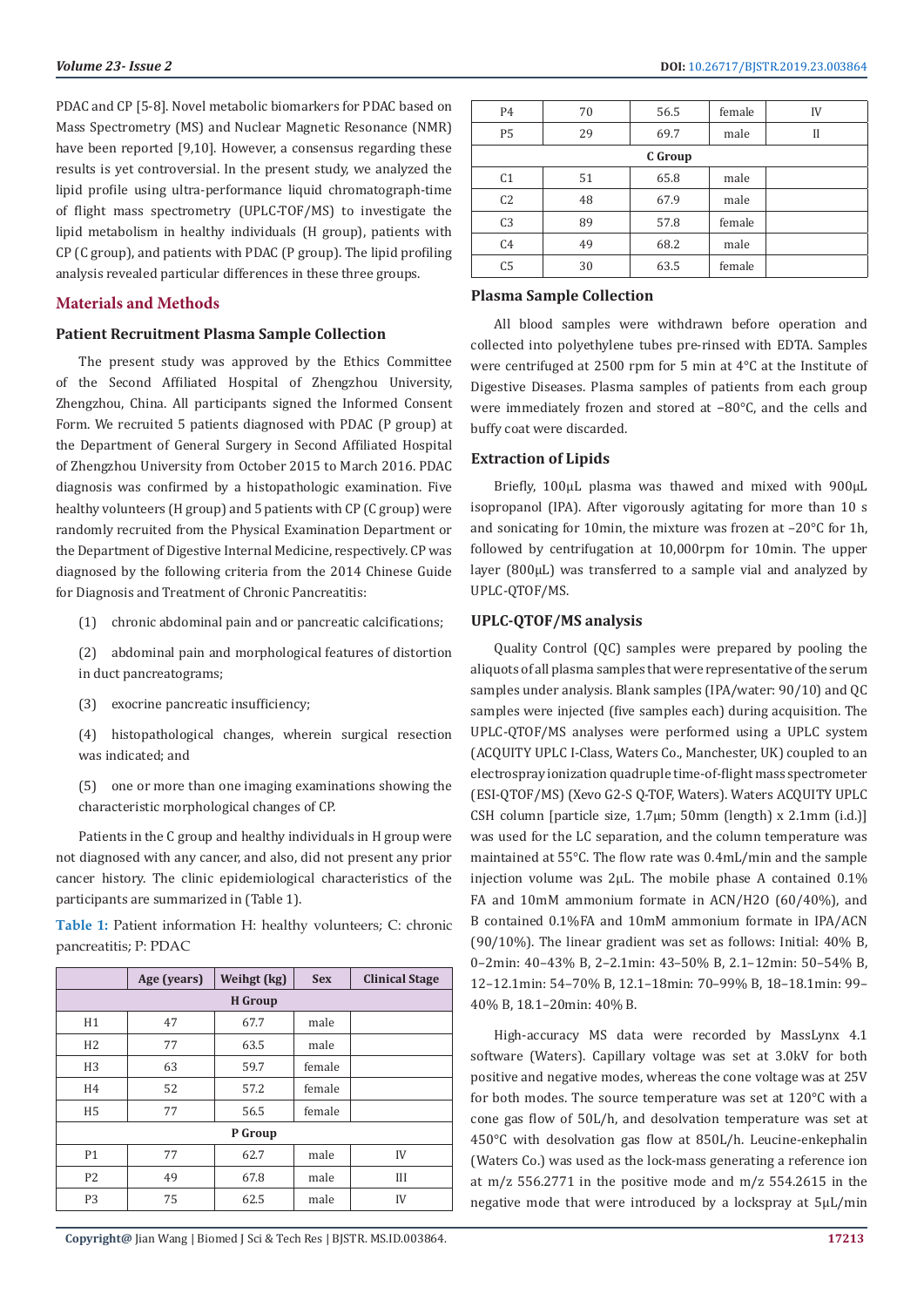for data calibration. The MSE data were acquired in the continuum mode using ramp collision energy in two scan functions. For the low energy mode, the scan range, scan time, and collision energy were set at 50–2000 Da, 0.2s, and 6V, respectively; whereas for the high-energy mode, the parameters were set at 50–2000 Da, 0.2s, and 15−60V were employed.

#### **Lipidomics Data Analysis**

Data were collected in both positive and negative ESI QTOF modes operated in the full-scan mode at a scan range of 100–2000 Da, scan time of 0.25s, and a collision energy ramp of 35−60V. The temperature of the source was set at 150°C with a cone gas flow of 50L/h. The desolvation temperature was set at 500°C with desolvation gas flow of 800L/h. The leucine-enkephalin peptide was used as the lock-mass generating a reference ion at m/z 556.2771 in the positive mode and m/z 554.2615 in the negative mode that was introduced by a lockspray at 10μL/min for data calibration. The MSE data were acquired in the centroid mode using ramp collision energy in both the positive and negative scan functions. MassLynx4.1 software (Waters, Massachusetts, USA) was employed to record the results and obtain the molecular features of the samples for non-targeted lipidomic analysis of the extracted features. The screened data were taken into account after correcting for individual bias using QC and blank data. For multivariate analysis lipidomics, EZinfo 3.0 controlled by Progenesis QI was used to perform various analyses such as Principal Component Analysis (PCA), orthogonal signal correction partial least square regression discrimination analysis (OPLS-DA), Variable Importance in Projection (VIP) and volcano analysis for coefficients vs. VIP spots. The VENN analysis was carried out using the Venn 2.1 online software (http://bioinfogp.cnb.csic.es/tools/venny/index.html).

#### **Results**

General PCA analysis revealed that dots from the 3 groups localizes in different zones (Figure 1) indicating different lipid metabolism in the groups analyzed. PCA for comparison of H vs C as well as H vs P clearly demonstrated that lipid element dots were conversely distributed (Figures 2A & 3A). Further, the OPLS-DA found out that in each score plot, dots are localized in diagonal conversely quadrants (Figures 2B & 3B), presenting the OPLS-DA model efficiently distinguishes the groups tested. Then, VIP was calculated, and compounds with VIP > 1 were screened as deregulated elements contribute to the difference between groups (Figures 2C & 3C). Finally, these elements were retested by volcano analysis (coefficients vs. VIP spots) (Fig. 2D and 3D). Subsequently, totally 669 lipid elements were identified in H.C. and P (**[Table 2](https://biomedres.us/pdfs/BJSTR.MS.ID.003864-Table-2.pdf)**). Lipid type analysis revealed a similar percentage of the different lipid components in each group. The order from the maximal to the minimal parts is Triacylglycerol (TG) (33-34%), others (30-31%, composed of different lipids), phospholipids (29%), and Diacylglycerol (DG) (7%). The up- and down regulated lipids elements in C & P both groups compared with H group were classified (Table 3), obviously, compared with H group, PA and TG are elevated and reduced only in C group respectively. Compared with H group, in C group there were 46 and 27 lipid elements are up-/down regulated (Tables 4 & 5), while 43 and 17 elements were up-/down regulated in P group than that in H group respectively (Tables 6 & 7). To classify the lipid elements in different groups, VENN method was utilized to analyze the deregulated elements in C and P groups (Figure 4). This analysis demonstrates that 46 and 43 lipid elements were over expressed in the C (blue zone) and P (green zone) groups than in the H group respectively, and 28 of the 89 elevated lipid elements were shared by both C and P groups (blue-green overlap zone). Besides, 27 and 17 lipid elements were found to be down regulated in C (yellow zone) and P (pink zone) groups respectively. Finally, 13 of the 44 reduced elements were common in the two groups (yellow-pink overlap zone). Two common lipid elements located in the yellow-green overlap zone indicate their reduction in the C group (yellow zone) while elevated in the P group (green zone) as compared to H group: (i) TG(16:0 /18:2(9Z,12Z)/20:3(8Z,11Z,14Z))[iso6] with the formula name C57H100O6 and (ii) TG(17:2(9Z,12Z)/17:2(9Z,12Z)/20:0)[iso3] with the formula name C57H102O6. There were no elements found to be reduced in P (pink zone) simultaneously elevated in C groups (blue zone). Obviously, compared with H group, PA and TG were elevated and reduced respectively only in C group.



Figure 1: general data PCA analysis.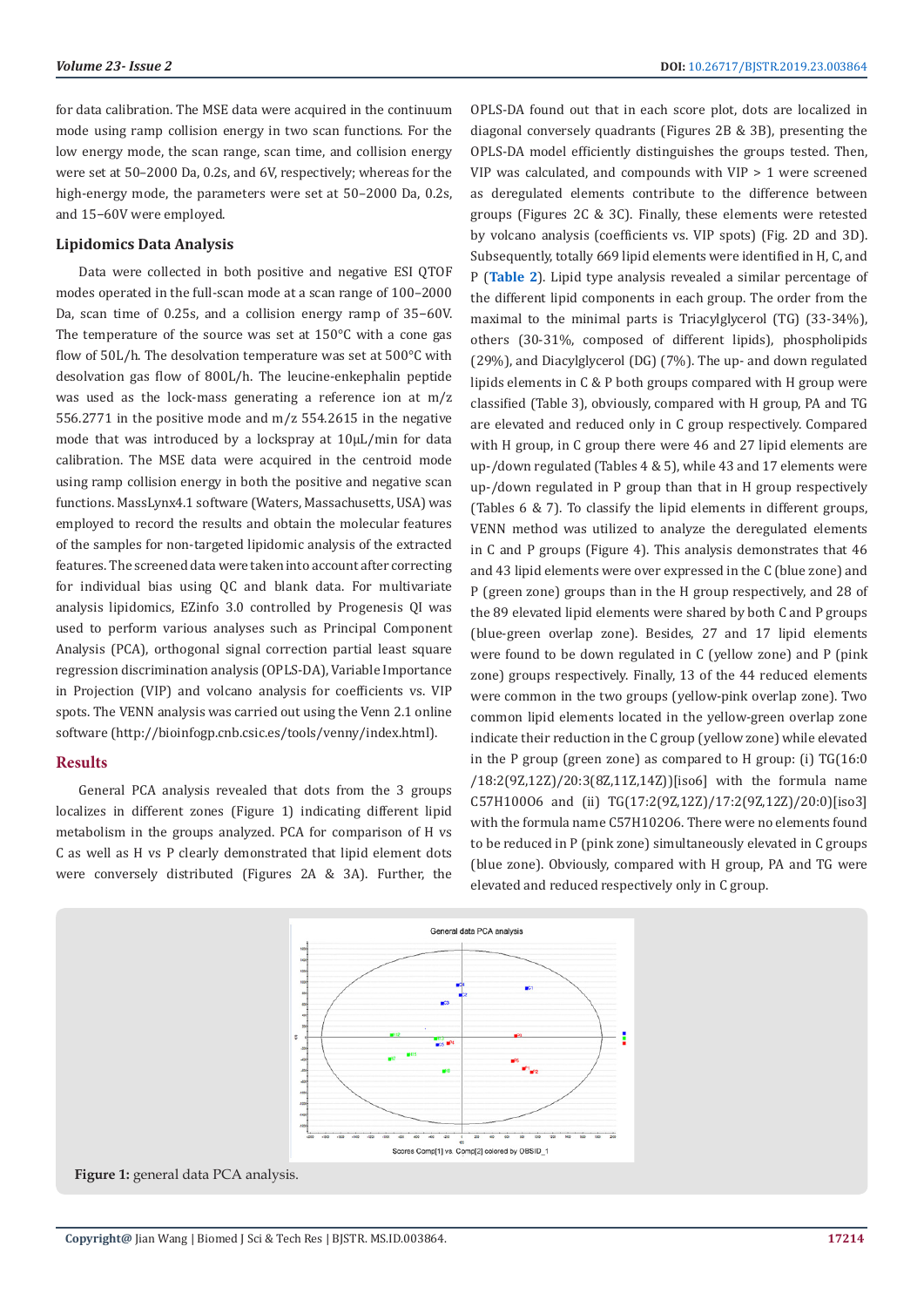

Figure 2: data analysis for H vs. C groups.



Figure 3: data analysis for H vs. P groups.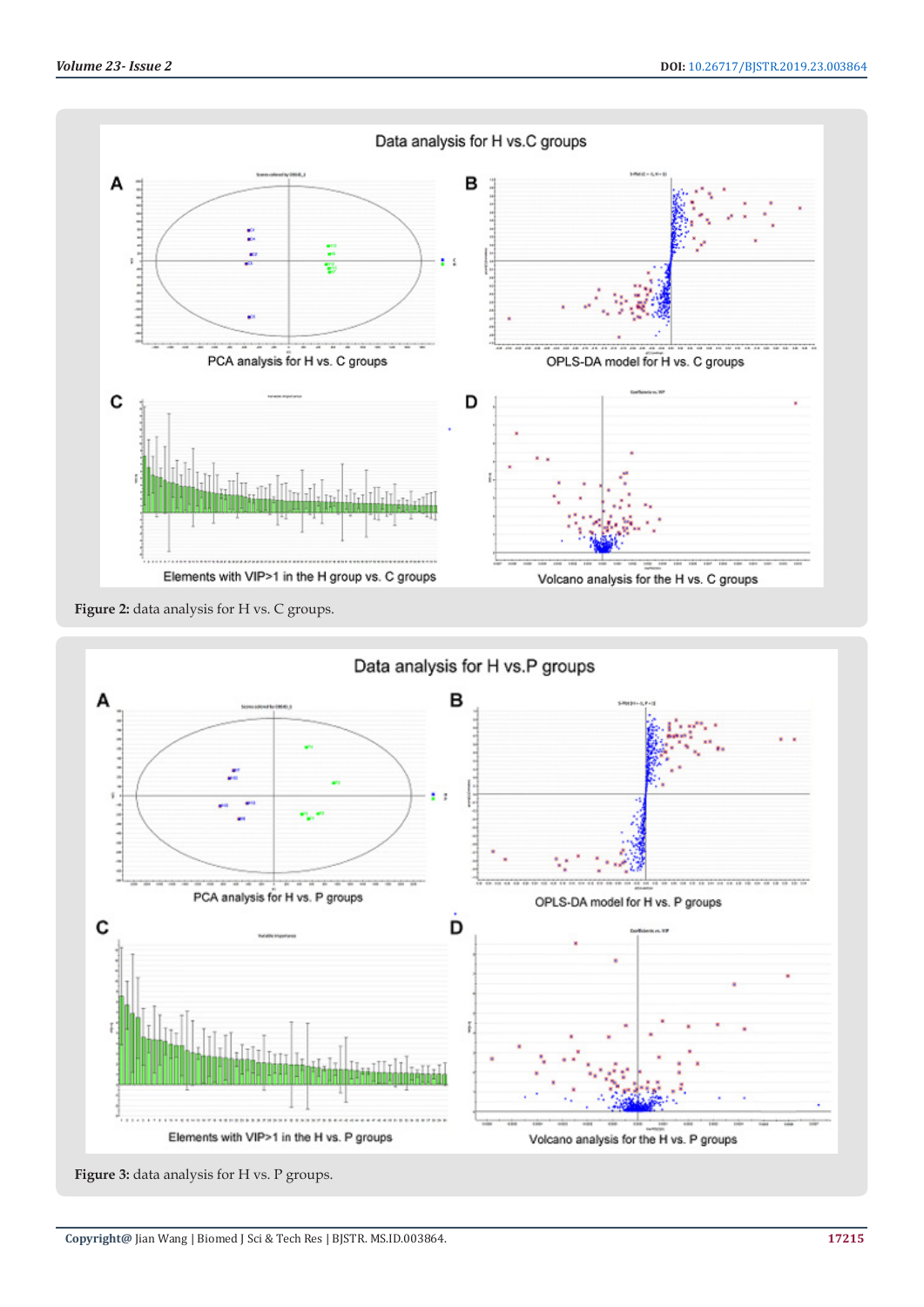

**Figure 4:** data VENN analysis.

**Table 3:** Deregulated lipid types in C and P groups.

| A. Elevated Lipid types in C and P Groups Compared with H group |     |     |           |           |    |           |     |       |
|-----------------------------------------------------------------|-----|-----|-----------|-----------|----|-----------|-----|-------|
| C group                                                         | TG  | PC. | PE        | <b>SM</b> | DG | <b>PA</b> |     |       |
| P group                                                         | TG. | PC. | <b>PE</b> | <b>SM</b> | DG |           |     |       |
| B. Reduced Lipid types in C and P Groups Compared with H group  |     |     |           |           |    |           |     |       |
| C group                                                         | TG  | PC. | <b>PE</b> | <b>SM</b> | PI | <b>PS</b> | CI. | other |
| P group                                                         |     | PC  | PE        | <b>SM</b> | PI | <b>PS</b> |     | other |

**Table 4:** Elevated 46 elements in the C group compared with H group (unit: intensity).

| <b>Element Name</b>                              | <b>H</b> Group | C Group  |
|--------------------------------------------------|----------------|----------|
| PC(16:0/18:1(6E))                                | 158991.2       | 257678.8 |
| TG(13:0/18:2(9Z,12Z)/19:0)[iso6]                 | 68628.29       | 123439.6 |
| TG(16:0/18:0/18:1(9Z))[iso6]                     | 26807.76       | 61745.57 |
| TG(16:0/16:1(9Z)/18:2(9Z,12Z))[iso6]             | 34038.74       | 66825.05 |
| TG(16:0/16:1(9Z)/18:0)[iso6]                     | 53400.81       | 86270.56 |
| TG(16:0/18:0/18:2(9Z,12Z))[iso6]                 | 205186.2       | 244823.3 |
| TG(18:0/18:1(9Z)/18:1(9Z))[iso3]                 | 35017.45       | 54670.76 |
| TG(12:0/18:0/18:2(9Z,12Z))[iso6]                 | 7552.245       | 23942.47 |
| TG(16:0/16:1(9Z)/20:4(5Z,8Z,11Z,14Z))[iso6]      | 29298.01       | 49712.99 |
| DG(18:1(11E)/16:0/0:0)                           | 13323.95       | 29404.11 |
| PA(15:0/20:0)                                    | 3706.808       | 11337.65 |
| PE(22:0/17:1(9Z))                                | 15945.75       | 26861.28 |
| TG(16:1(9Z)/18:2(9Z,12Z)/20:3(8Z,11Z,14Z))[iso6] | 15335.45       | 28130.23 |
| PE(19:0/20:5(5Z,8Z,11Z,14Z,17Z))                 | 2682.109       | 17504.76 |
| TG(14:1(9Z)/18:1(9Z)/18:2(9Z,12Z))[iso6]         | 6193.881       | 16701.54 |
| TG(15:0/19:1(9Z)/20:4(5Z,8Z,11Z,14Z))[iso6]      | 16709.83       | 27595.91 |
| TG(15:0/18:1(9Z)/18:1(9Z))[iso3]                 | 5433.141       | 12520.95 |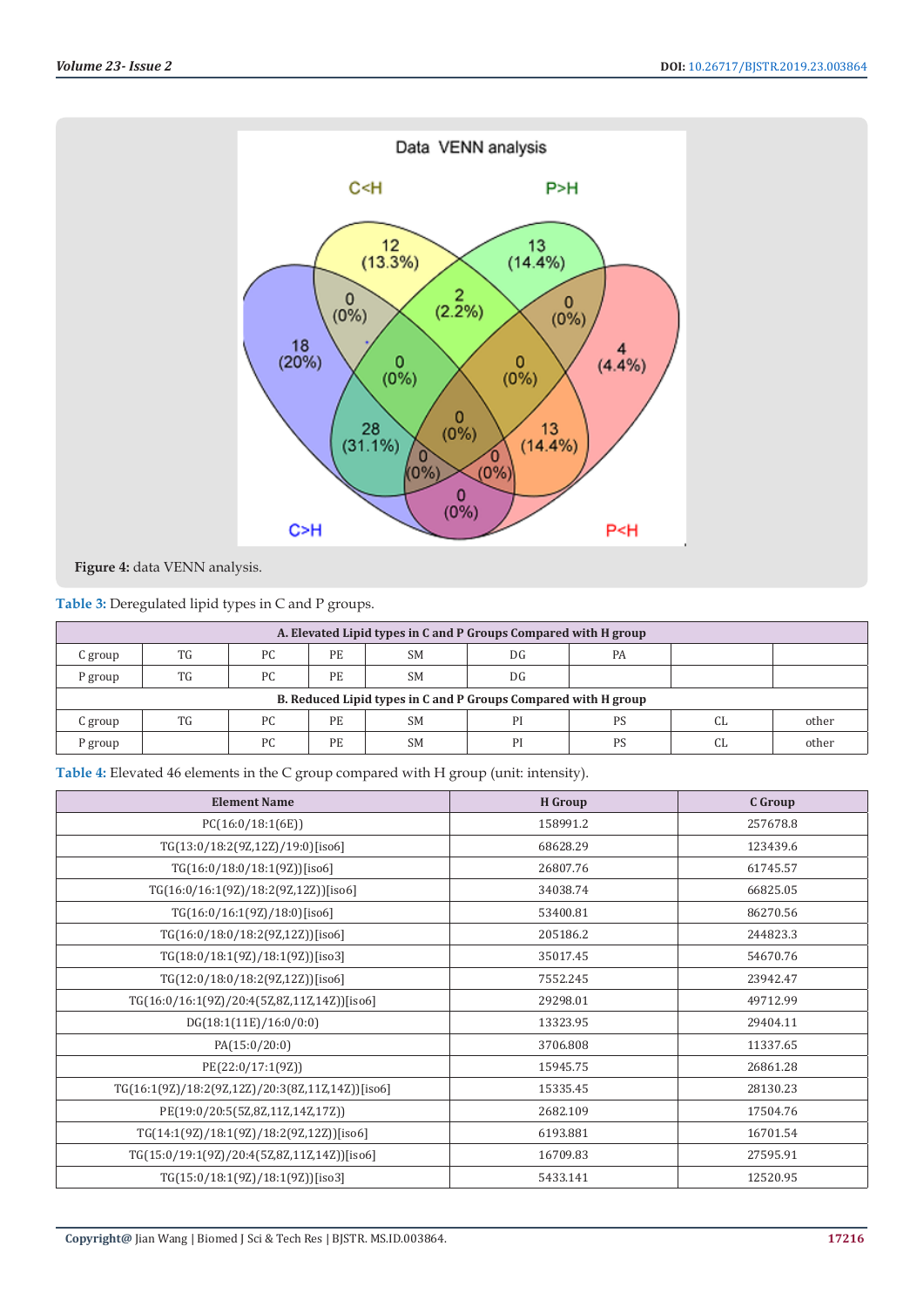| TG(15:0/19:1(9Z)/22:6(4Z,7Z,10Z,13Z,16Z,19Z))[iso6]         | 4811.924 | 10998.73 |
|-------------------------------------------------------------|----------|----------|
| TG(12:0/17:0/17:1(9Z))[iso6]                                | 1236.907 | 6299.843 |
| SM(d18:1/24:1(15Z))                                         | 13912.53 | 25178.94 |
| DG(16:0/18:2(9Z,12Z)/0:0)[iso2]                             | 8863.93  | 16794.89 |
| DG(18:0/18:2(9Z,12Z)/0:0)[iso2]                             | 11721.65 | 18758.04 |
| TG(15:1(9Z)/17:1(9Z)/22:5(7Z,10Z,13Z,16Z,19Z))[iso6]        | 1232.904 | 6597.554 |
| TG(15:0/18:1(9Z)/21:0)[iso6]                                | 3547.232 | 8750.724 |
| TG(16:0/18:3(9Z,12Z,15Z)/22:5(7Z,10Z,13Z,16Z,19Z))[iso6]    | 2555.559 | 6850.933 |
| DG(16:0/16:1(9Z)/0:0)[iso2]                                 | 1979.704 | 6949.64  |
| PA(17:0/20:2(11Z,14Z))                                      | 11594.3  | 17052.74 |
| PC(16:0/16:0)                                               | 7080.39  | 13729.28 |
| PC(18:0/22:6(4Z,7Z,10Z,13Z,16Z,19Z))                        | 17122.5  | 25665.5  |
| DG(14:0/18:0/0:0)[iso2]                                     | 1939.622 | 6459.861 |
| TG(14:1(9Z)/17:0/17:2(9Z,12Z))[iso6]                        | 1078.619 | 4695.095 |
| TG(16:1(9Z)/20:3(8Z,11Z,14Z)/22:4(7Z,10Z,13Z,16Z))[iso6]    | 6198.111 | 10975.45 |
| TG(14:0/18:4(6Z,9Z,12Z,15Z)/20:2(11Z,14Z))[iso6]            | 1572.075 | 5401.567 |
| TG(15:0/18:1(9Z)/18:2(9Z,12Z))[iso6]                        | 3876.164 | 7560.016 |
| TG(15:0/18:0/18:1(9Z))[iso6]                                | 2032.823 | 5236.316 |
| TG(15:0/18:1(9Z)/20:1(11Z))[iso6]                           | 4624.201 | 8080.908 |
| TG(18:3(6Z,9Z,12Z)/18:4(6Z,9Z,12Z,15Z)/22:2(13Z,16Z))[iso6] | 2569.198 | 6135.004 |
| SM(d18:2/24:1)                                              | 8923.709 | 14204.54 |
| TG(16:0/18:1(9Z)/22:5(7Z,10Z,13Z,16Z,19Z))[iso6]            | 33989.01 | 38941.43 |
| TG(15:0/18:3(9Z,12Z,15Z)/20:0)[iso6]                        | 8339.48  | 11683.11 |
| TG(15:0/19:1(9Z)/20:5(5Z,8Z,11Z,14Z,17Z))[iso6]             | 3465.351 | 7075.782 |
| DG(18:0/18:1(9Z)/0:0)[iso2]                                 | 2004.813 | 4207.363 |
| PC(16:0/22:6(4Z,7Z,10Z,13Z,16Z,19Z))                        | 69386.41 | 79035.82 |
| PE-Cer(d15:1(4E)/24:0)                                      | 3408.402 | 6462.625 |
| TG(17:2(9Z,12Z)/18:4(6Z,9Z,12Z,15Z)/19:1(9Z))[iso6]         | 5448.817 | 8595.6   |
| PC(18:1(9Z)/20:4(5Z,8Z,11Z,14Z))                            | 12286.42 | 16768.61 |

**Table 5:** Reduced 27 elements in the C group compared with H group (unit: intensity).

| <b>Element name</b>                                                                                                              | <b>H</b> Group | C Group  |
|----------------------------------------------------------------------------------------------------------------------------------|----------------|----------|
| CL(1'-[20:0/20:0],3'-[18:1(9Z)/18:1(9Z)])                                                                                        | 5991.991       | 4395.389 |
| TG(17:2(9Z,12Z)/18:0/22:2(13Z,16Z))[iso6]                                                                                        | 12116.5        | 9524.172 |
| PC(18:1(17Z)/18:1(17Z))                                                                                                          | 7845.688       | 5435.758 |
| 25-hydroxy-3,3-dimethyl-3-deoxy-A-homo-2,4-dioxavitamin D3 / 25-hydroxy-3,3-<br>dimethyl-3-deoxy-A-homo-2,4-dioxacholecalciferol | 4321.028       | 2549.97  |
| TG(17:0/18:3(9Z,12Z,15Z)/22:0)[iso6]                                                                                             | 7419.426       | 5288.035 |
| PE(21:0/20:5(5Z,8Z,11Z,14Z,17Z))                                                                                                 | 32482.48       | 27741.84 |
| PI(21:0/13:0)                                                                                                                    | 6675.409       | 4645.015 |
| SM(d18:1/16:0)                                                                                                                   | 140908.4       | 126652   |
| $PI-Cer(d20:0/16:0)$                                                                                                             | 8041.043       | 4091.646 |
| TG(16:0/18:2(9Z,12Z)/20:3(8Z,11Z,14Z))[iso6]                                                                                     | 132733.7       | 120841.7 |
| CL(1'-[20:0/20:0],3'-[18:1(9Z)/18:0])                                                                                            | 10645.71       | 6198.654 |
| 18Z,21Z,24Z-Heptacosatrien-10-one                                                                                                | 4457.768       | 1462.36  |
| TG(17:2(9Z,12Z)/17:2(9Z,12Z)/20:0)[iso3]                                                                                         | 150962         | 138445.7 |
| PC(18:2(9Z,12Z)/0:0)                                                                                                             | 17416.33       | 10107.34 |
| 27:3(5Z,9Z,20Z)                                                                                                                  | 29523.24       | 20961.63 |
| SM(d18:1/22:1)                                                                                                                   | 7383.033       | 2519.921 |
| SM(d16:1/24:0)                                                                                                                   | 10008.47       | 4332.851 |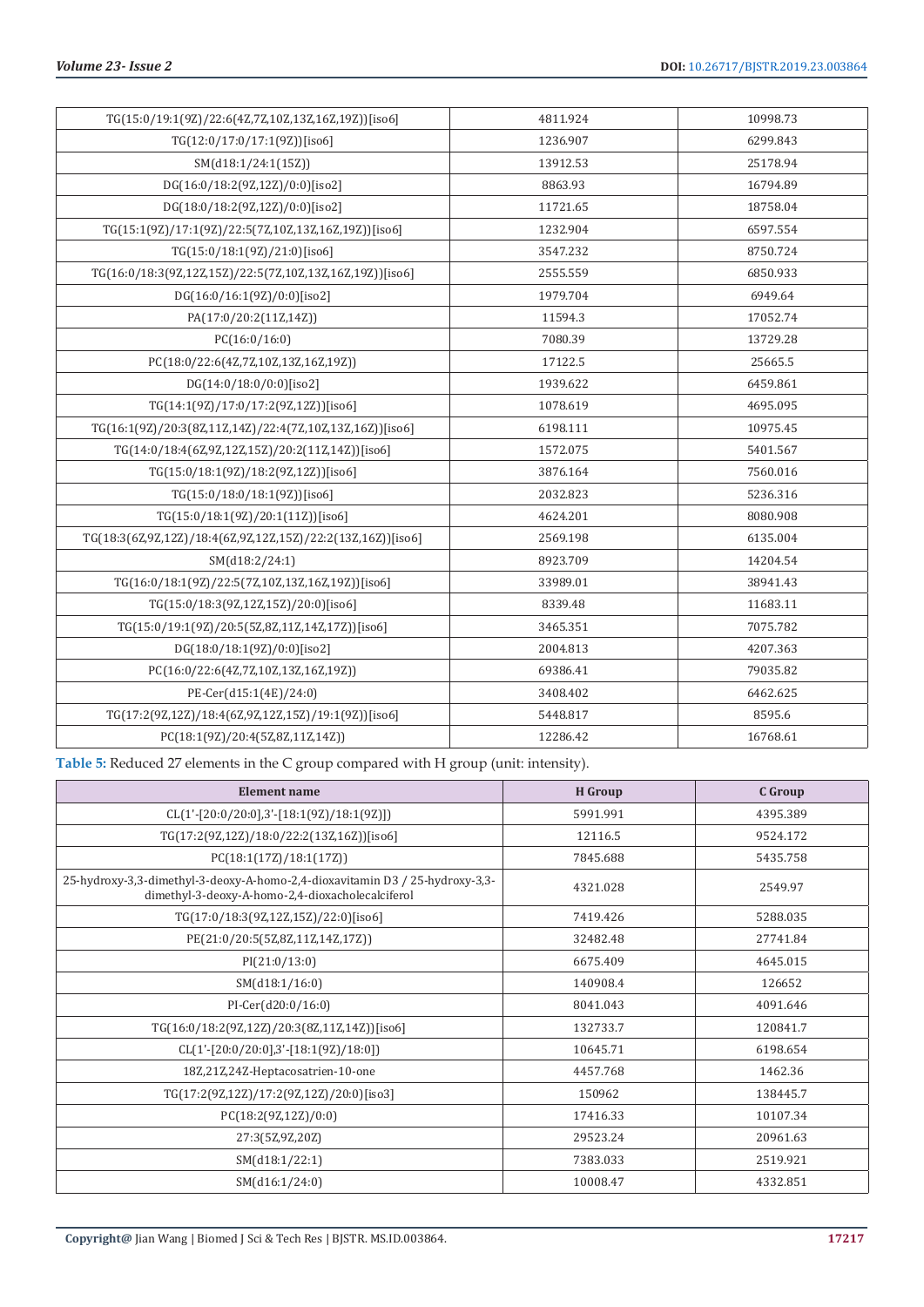| PC(0:0/18:0)                        | 14787.88 | 6096.822 |
|-------------------------------------|----------|----------|
| PS(16:0/22:1(11Z))                  | 49757.93 | 32575.61 |
| $CL(1'-[18:0/20:0],3'-[20:0/20:0])$ | 54816.45 | 37085.26 |
| PC(18:0/18:3(6Z,9Z,12Z))            | 82694.58 | 55915.22 |
| PC(0:0/16:0)                        | 56191.26 | 35076.3  |
| PC(16:0/18:2(6Z,9Z))                | 616638.5 | 539153.6 |
| PC(18:0/20:4(8Z,10Z,12Z,14Z))       | 150398.6 | 110417   |
| 16:1 Stigmasteryl ester             | 59253.63 | 21628.32 |
| PC(18:0/18:2(2E,4E))                | 336827.1 | 273234.8 |
| PE(19:0/20:4(5Z,8Z,11Z,14Z))        | 264204.2 | 195760.2 |

**Table 6:** Elevated 43 elements in the P group compared with H group (unit: intensity).

| <b>Element Name</b>                                         | <b>H</b> Group | P Group  |
|-------------------------------------------------------------|----------------|----------|
| TG(18:1(9Z)/18:2(9Z,12Z)/22:1(11Z))[iso6]                   | 7299.095       | 9906.879 |
| PC(16:0/18:1(6E))                                           | 158991.2       | 179621.1 |
| PE-Cer(d15:1(4E)/24:0)                                      | 3408.402       | 6559.415 |
| TG(18:2(9Z,12Z)/20:3(8Z,11Z,14Z)/22:0)[iso6]                | 10805.93       | 14518.31 |
| TG(15:0/18:1(9Z)/20:1(11Z))[iso6]                           | 4624.201       | 7308.213 |
| SM(d18:2/24:1)                                              | 8923.709       | 14663.61 |
| TG(15:1(9Z)/18:2(9Z,12Z)/20:1(11Z))[iso6]                   | 4885.213       | 7470.231 |
| DG(18:1(9Z)/18:3(9Z,12Z,15Z)/0:0)[iso2]                     | 4822.952       | 7544.609 |
| TG(18:3(6Z,9Z,12Z)/18:4(6Z,9Z,12Z,15Z)/22:2(13Z,16Z))[iso6] | 2569.198       | 5410.6   |
| TG(15:0/18:1(9Z)/18:2(9Z,12Z))[iso6]                        | 3876.164       | 6349.129 |
| TG(20:2(11Z,14Z)/20:5(5Z,8Z,11Z,14Z,17Z)/22:0)[iso6]        | 3560.253       | 6304.239 |
| TG(15:0/18:1(9Z)/18:1(9Z))[iso3]                            | 5433.141       | 8514.684 |
| TG(16:0/18:0/18:1(9Z))[iso6]                                | 26807.76       | 37069.57 |
| TG(14:1(9Z)/18:1(9Z)/18:2(9Z,12Z))[iso6]                    | 6193.881       | 10201.25 |
| TG(18:1(9Z)/20:3(8Z,11Z,14Z)/22:2(13Z,16Z))[iso6]           | 15949.63       | 21032.55 |
| TG(15:1(9Z)/18:2(9Z,12Z)/19:1(9Z))[iso6]                    | 10421.48       | 14859.01 |
| TG(16:0/18:3(9Z,12Z,15Z)/22:5(7Z,10Z,13Z,16Z,19Z))[iso6]    | 2555.559       | 6575.29  |
| TG(15:0/18:3(9Z,12Z,15Z)/20:0)[iso6]                        | 8339.48        | 13311.47 |
| TG(15:0/19:1(9Z)/22:6(4Z,7Z,10Z,13Z,16Z,19Z))[iso6]         | 4811.924       | 10739.74 |
| TG(14:0/20:4(5Z,8Z,11Z,14Z)/22:1(11Z))[iso6]                | 8037.219       | 16289.35 |
| TG(16:0/16:1(9Z)/18:0)[iso6]                                | 53400.81       | 68966.54 |
| TG(16:1(9Z)/20:3(8Z,11Z,14Z)/22:4(7Z,10Z,13Z,16Z))[iso6]    | 6198.111       | 12520.62 |
| PC(18:0/22:6(4Z,7Z,10Z,13Z,16Z,19Z))                        | 17122.5        | 24636.29 |
| DG(18:0/18:2(9Z,12Z)/0:0)[iso2]                             | 11721.65       | 20214.36 |
| SM(d18:1/24:1(15Z))                                         | 13912.53       | 27103.56 |
| PC(16:0/22:6(4Z,7Z,10Z,13Z,16Z,19Z))                        | 69386.41       | 84462.09 |
| DG(16:0/18:2(9Z,12Z)/0:0)[iso2]                             | 8863.93        | 17277.34 |
| DG(18:1(9Z)/18:2(9Z,12Z)/0:0)[iso2]                         | 11863.75       | 21614.3  |
| TG(18:1(9Z)/18:2(9Z,12Z)/20:4(5Z,8Z,11Z,14Z))[iso6]         | 22584.44       | 34643.72 |
| DG(18:1(11E)/16:0/0:0)                                      | 13323.95       | 24251.71 |
| TG(18:0/18:1(9Z)/18:1(9Z))[iso3]                            | 35017.45       | 55308.68 |
| TG(16:1(9Z)/18:2(9Z,12Z)/20:3(8Z,11Z,14Z))[iso6]            | 15335.45       | 27427.77 |
| TG(18:1(9Z)/18:2(9Z,12Z)/18:3(6Z,9Z,12Z))[iso6]             | 45757.81       | 63662.09 |
| TG(15:0/19:1(9Z)/20:4(5Z,8Z,11Z,14Z))[iso6]                 | 16709.83       | 31803.7  |
| TG(16:0/16:1(9Z)/20:4(5Z,8Z,11Z,14Z))[iso6]                 | 29298.01       | 48392.5  |
| TG(16:0/16:1(9Z)/18:2(9Z,12Z))[iso6]                        | 34038.74       | 50229.64 |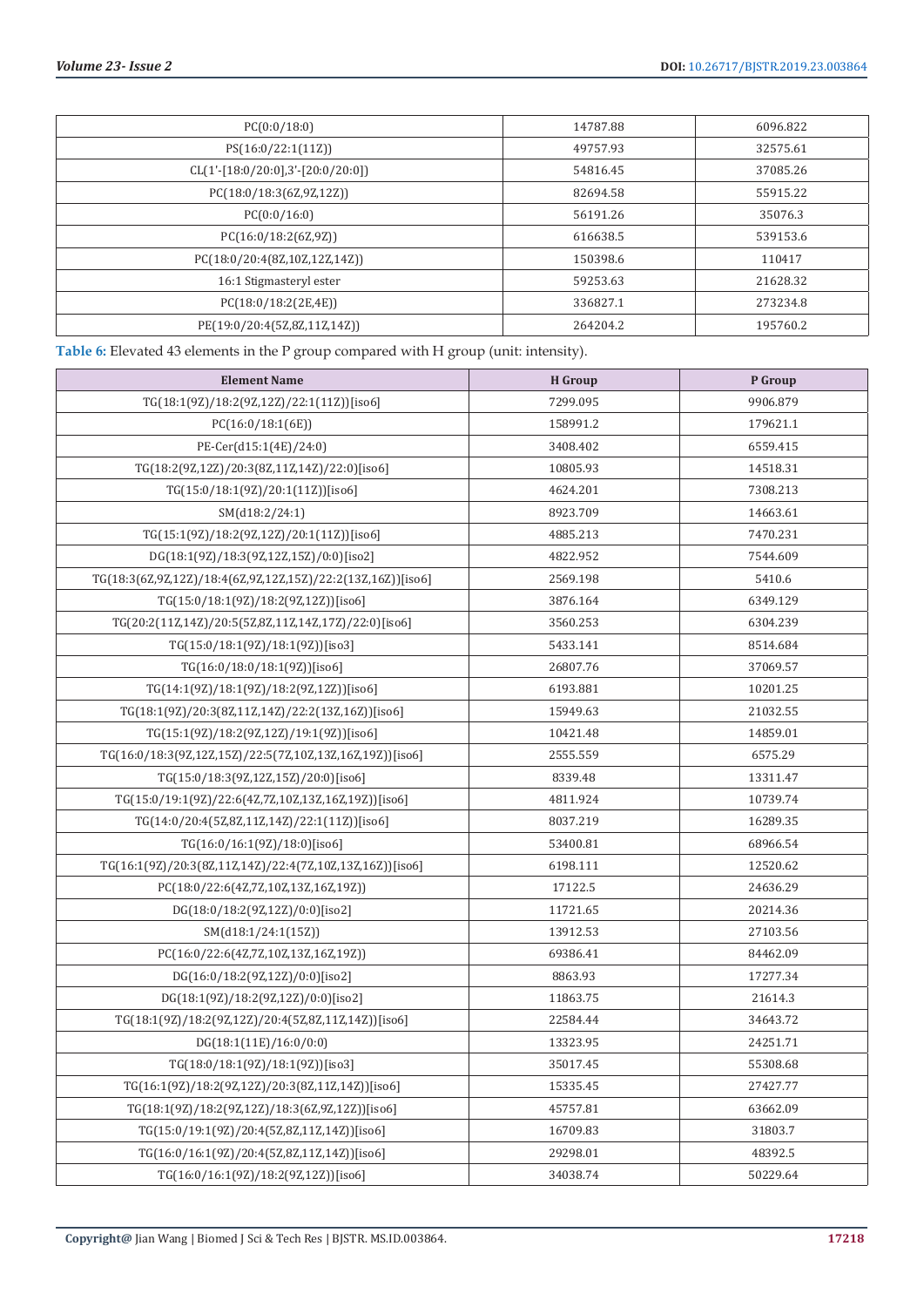| $TG(13:0/18:2(9Z,12Z)/19:0)$ [iso6]                | 68628.29 | 94308.65 |
|----------------------------------------------------|----------|----------|
| $TG(16:0/18:1(9Z)/22:5(7Z,10Z,13Z,16Z,19Z))]$ iso6 | 33989.01 | 58470.14 |
| $TG(17:2(9Z,12Z)/17:2(9Z,12Z)/20:0)$ [iso3]        | 150962   | 195737.7 |
| $TG(16:0/18:2(9Z,12Z)/20:3(8Z,11Z,14Z))$ [iso6]    | 132733.7 | 170317.2 |
| $TG(16:0/18:2(9Z,12Z)/20:1(11Z))$ [iso6]           | 115432.6 | 165693.2 |
| $TG(16:0/18:0/18:2(9Z,12Z))$ [iso6]                | 205186.2 | 324808.5 |
| TG(16:0/18:1(9Z)/18:2(9Z,12Z))[iso6]               | 293900.4 | 441498.8 |

**Table 7:** Reduced 17 elements in the P group compared with H group (unit: intensity).

| <b>Element Name</b>                              | H group  | P group  |
|--------------------------------------------------|----------|----------|
| PC(16:0/18:2(6Z,9Z))                             | 616638.5 | 499925   |
| PC(18:0/18:2(2E,4E))                             | 336827.1 | 248685   |
| PC(18:0/18:3(6Z,9Z,12Z))                         | 82694.58 | 44675.2  |
| $CL(1'-[18:0/20:0],3'-[20:0/20:0])$              | 54816.45 | 20632.13 |
| PC(0:0/16:0)                                     | 56191.26 | 27944.64 |
| PS(16:0/22:1(11Z))                               | 49757.93 | 20245.67 |
| 16:1 Stigmasteryl ester                          | 59253.63 | 37923.63 |
| PC(18:2(9Z,12Z)/0:0)                             | 17416.33 | 5671.328 |
| PC(0:0/18:0)                                     | 14787.88 | 5409.754 |
| $CL(1'-[20:0/20:0],3'-[18:1(9Z)/18:0])$          | 10645.71 | 3532.164 |
| SM(d18:1/22:1)                                   | 7383.033 | 3320.692 |
| 3alpha,15beta-Dihydroxy-5beta-cholan-24-oic Acid | 13252.15 | 10069.99 |
| $PE(0-20:0/15:0)$                                | 5873.526 | 2733.877 |
| PE(22:4(7Z,10Z,13Z,16Z)/16:0)                    | 5873.526 | 2733.877 |
| PC(18:1(17Z)/18:1(17Z))                          | 7845.688 | 4793.532 |
| PI(21:0/13:0)                                    | 6675.409 | 4526.362 |
| $PG(P-18:0/19:0)$                                | 2417.16  | 784.5603 |

# **Discussion**

PDAC is a tremendous systemic disease which contributes to the high fatality rate in affected patients [11-13]. Therefore, biomarkers for PDAC early detection and distinguishing PDAC and CP are important [5-8]. Our data clearly demonstrated different lipid profiles with different deregulated lipid elements in the patient's groups tested. These lipid profiles might be biomarkers to define healthy or pathological pancreas condition after careful clinical validation. PA attracts our more attention, because it only elevated in  $C$  group compared with  $H$  group, thus make PA some specificities might be useful to classify CP and PDAC. There are 3 pathways to produce PA [14]: (1) Phospholipase D hydrolyzes phosphatidylcholine into PA and choline, (2) lysoPA-acyltransferase converts lysophosphatidic acid into PA, and (3) diacylglycerol kinase phosphorylates diacylglycerol into PA. Also, PA could be conversely catalyzed by phospholipase A into lysophosphatidate. It has been reported that autotaxin/lysophosphatidate signaling axis places multiple key roles in tumorigenesis, proliferation, invasion, metastasis of PDAC [15]. However, the role of PA in CP needs further investigation. Interestingly, a cross point of C and P groups was identified by two TG elements which are reduced in C group but elevated in P group: TG(16:0/18:2(9Z,12Z)/20:3(8Z,11Z,14Z))[iso6] and TG(17:2(9Z ,12Z)/17:2(9Z,12Z)/20:0)[iso3]. These substances provide a new

opportunity to discriminate CP and PDAC. These two TG elements could be components of very-low-density lipoprotein (VLDL) and chylomicrons [16]. Indeed, Fan et al. reported that VLDL level is higher in PDAC patients and lower in CP patients [10], which is in line with our findings. Also, Ulmer et al. found a statistically significant positive association between the amount of serum TG and the risk of cancers in the colon, respiratory tract, kidney, and skin [17]. However, the specifying of the TG found in this study needs to be done in future. To the best of our knowledge, this is the first study reporting elevation and diminishment of PA and TG in patients with different pancreatic diseases.

# **Conclusion**

Our research revealed the plasma lipid profile in healthy individuals and patients with CP and PDAC. Altered lipid level provides new possibilities of lipid biomarker pool for pancreas disease detection, surveillance and to distinguish CP and PDAC.

# **Funding**

This work was supported by Project 162102410006, Department of Science and Technology of Henan Province, People's Republic of China. Project 201702139 and 2017049, Health Commission of Henan province, People's Republic of China.